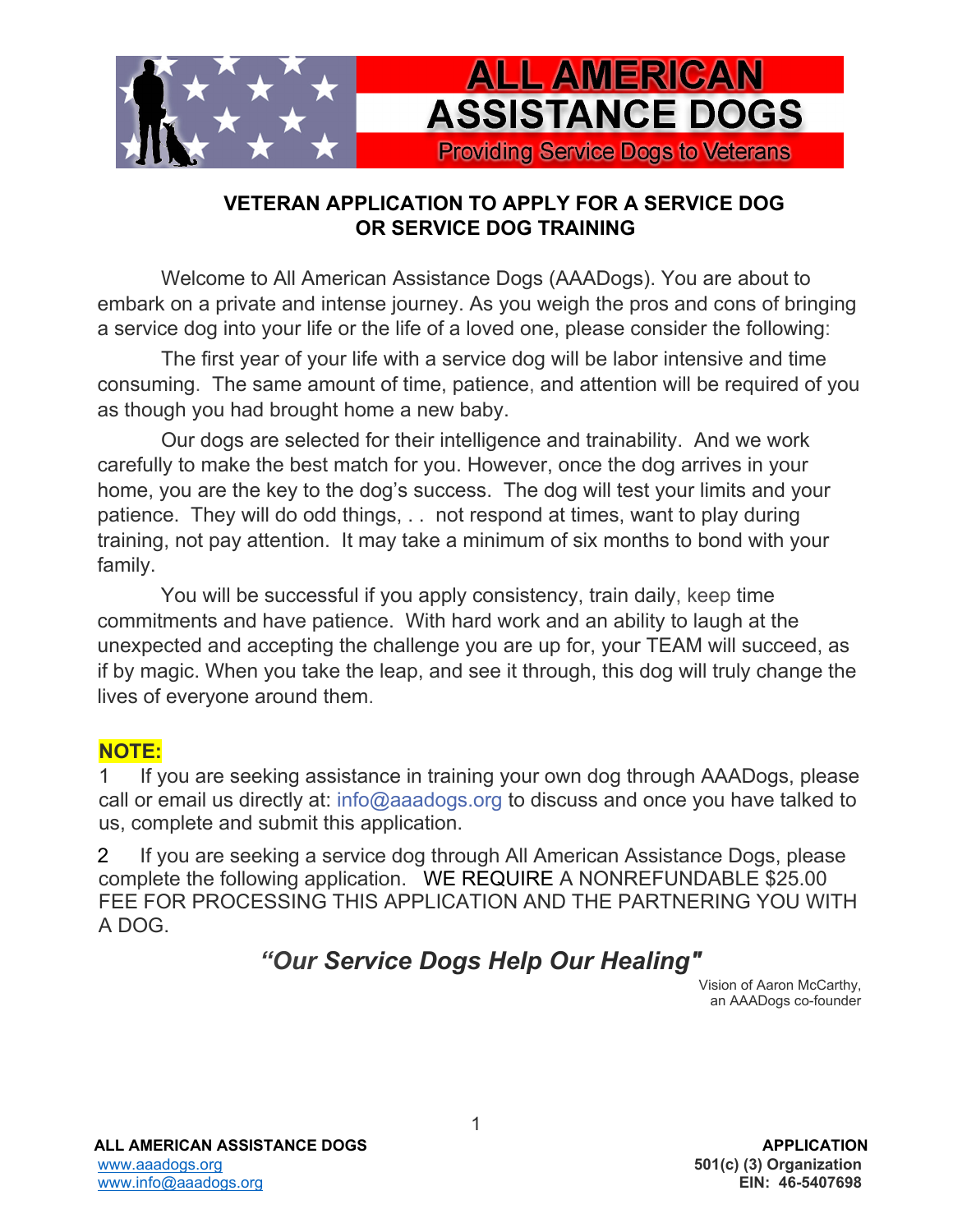#### *CHECKLIST*

*Please make sure ALL the following are attached to your application and initial below to indicate that each is enclosed.* The preferred way to submit the application is to **scan it and email to us** at info@aaadogs.org. Then send via US Mail a copy of any one page with your signature along with the \$25.00 to AAADogs at **PO Box 4883, Federal Way, WA 98063**. Remember to make a copy of the complete application (including attached pages) for your records. Thank you

| Initial<br><b>Here</b>        | Letter of recommendation AND prescription from Psychiatrist or PCP. The letter<br>should indicate, at a minimum: "A service dogs for the management of symptoms<br>associated with (Veteran's diagnosis)" AS AN ALTERNATE, PROVIDE YOUR<br>"RATING DECISION LETTER"                                                                                                                       |
|-------------------------------|-------------------------------------------------------------------------------------------------------------------------------------------------------------------------------------------------------------------------------------------------------------------------------------------------------------------------------------------------------------------------------------------|
| <b>Initial</b><br><b>Here</b> | <b>Copy of your DD214</b>                                                                                                                                                                                                                                                                                                                                                                 |
| <b>Initial</b><br>Here        | Two letters of personal recommendation by individuals involved in your daily life. The<br>letters should describe how the recommender sees you benefitting from a service<br>dog. One letter should be from a spouse, companion or relative you live with; and<br>the other should be from someone you spend time with (a few days a week at a<br>minimum). (See below for content ideas) |
| <b>Initial</b><br>Here        | Your personal Letter of Intent explaining why you feel a service dog should be a<br>part of your life (See ideas below)                                                                                                                                                                                                                                                                   |
| <b>Initial</b><br><b>Here</b> | Picture of yourself (headshot).                                                                                                                                                                                                                                                                                                                                                           |
| <b>Initial</b><br>Here        | \$25.00 non-refundable application fee (payable to All American Assistance Dogs)                                                                                                                                                                                                                                                                                                          |

#### **Ideas for Veteran's Letter and Personal Recommendation Letters:**

- Why you should have a service dog
- Why do you (your family) or (friend) believe you will succeed in training with the dog
- What support you can expect from your family as you start this adventure
- What challenges do you expect and how will you meet them.

#### ALL AMERICAN ASSISTANCE DOGS APPLICATION

**2 of 12**

İ.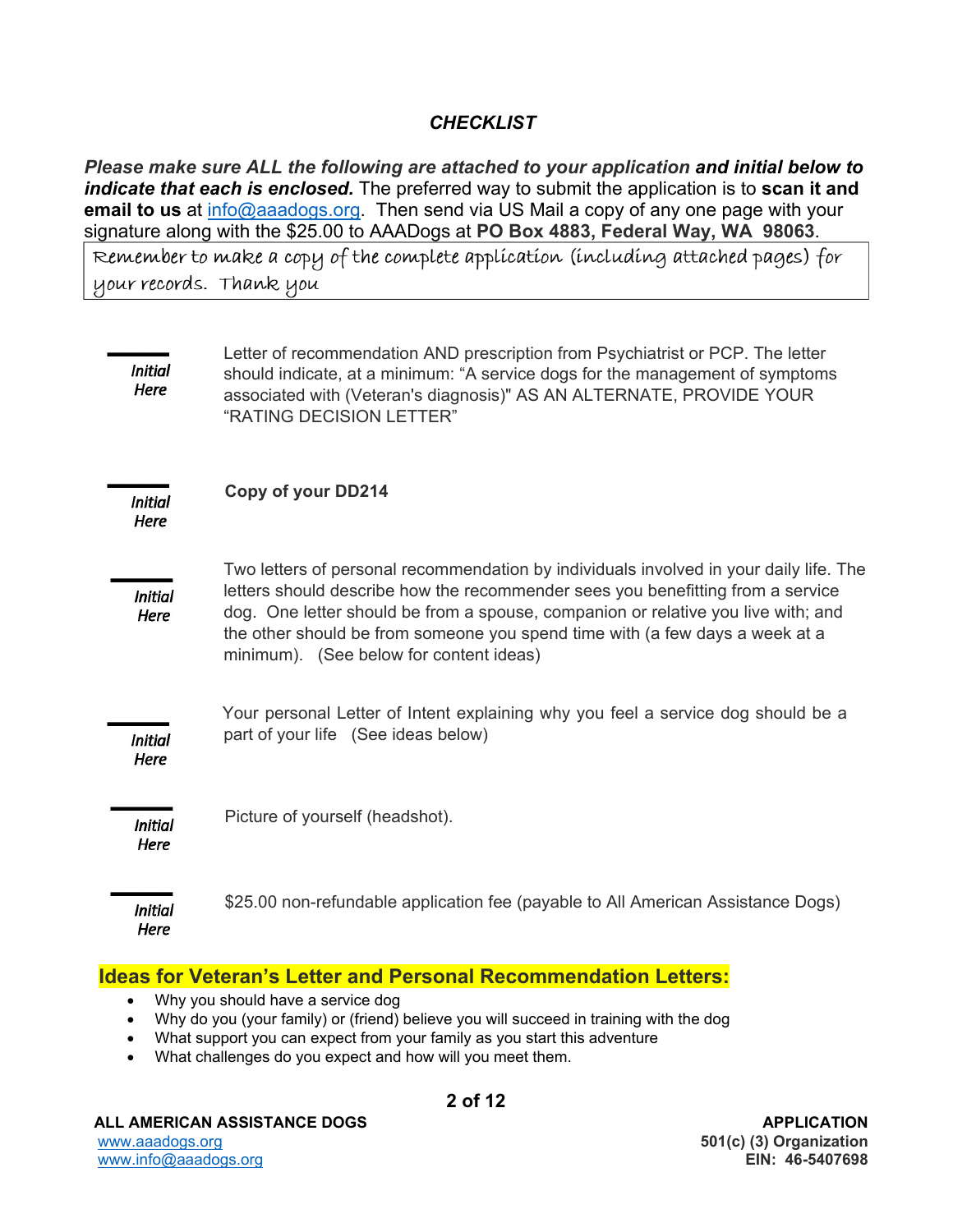|                                                                                                                                                                                                                                                                                                                                                 | <b>SERVICE DOG APPLICATION</b> |                  |
|-------------------------------------------------------------------------------------------------------------------------------------------------------------------------------------------------------------------------------------------------------------------------------------------------------------------------------------------------|--------------------------------|------------------|
|                                                                                                                                                                                                                                                                                                                                                 |                                |                  |
|                                                                                                                                                                                                                                                                                                                                                 |                                |                  |
| Home phone:(___) _______________________Cell:(____) ____________________________                                                                                                                                                                                                                                                                |                                |                  |
|                                                                                                                                                                                                                                                                                                                                                 |                                |                  |
|                                                                                                                                                                                                                                                                                                                                                 |                                |                  |
|                                                                                                                                                                                                                                                                                                                                                 |                                |                  |
|                                                                                                                                                                                                                                                                                                                                                 |                                |                  |
| Street Address ________________________________City: ____________State: ______Zip:___                                                                                                                                                                                                                                                           |                                |                  |
|                                                                                                                                                                                                                                                                                                                                                 |                                |                  |
| Are we authorized to leave a message on the phone number you provided for self?<br>Kes Lo (initial your response)<br>Are we authorized to contact the emergency contact and leave a message, if needed, on<br>their phone? Ves UNo (initial your response)<br>Who do you live with: (names, relationship and age): ____________________________ |                                |                  |
| Who do you have in your life that provides familial-type support? Are they local?                                                                                                                                                                                                                                                               |                                |                  |
| Do you have siblings? What age are they and what, if any, disabilities do they have (describe)                                                                                                                                                                                                                                                  |                                |                  |
| Do you plan to move from the south Puget Sound area within 12 months?                                                                                                                                                                                                                                                                           |                                | Yes<br><b>No</b> |

ALL AMERICAN ASSISTANCE DOGS APPLICATION www.aaadogs.org **501(c) (3) Organization**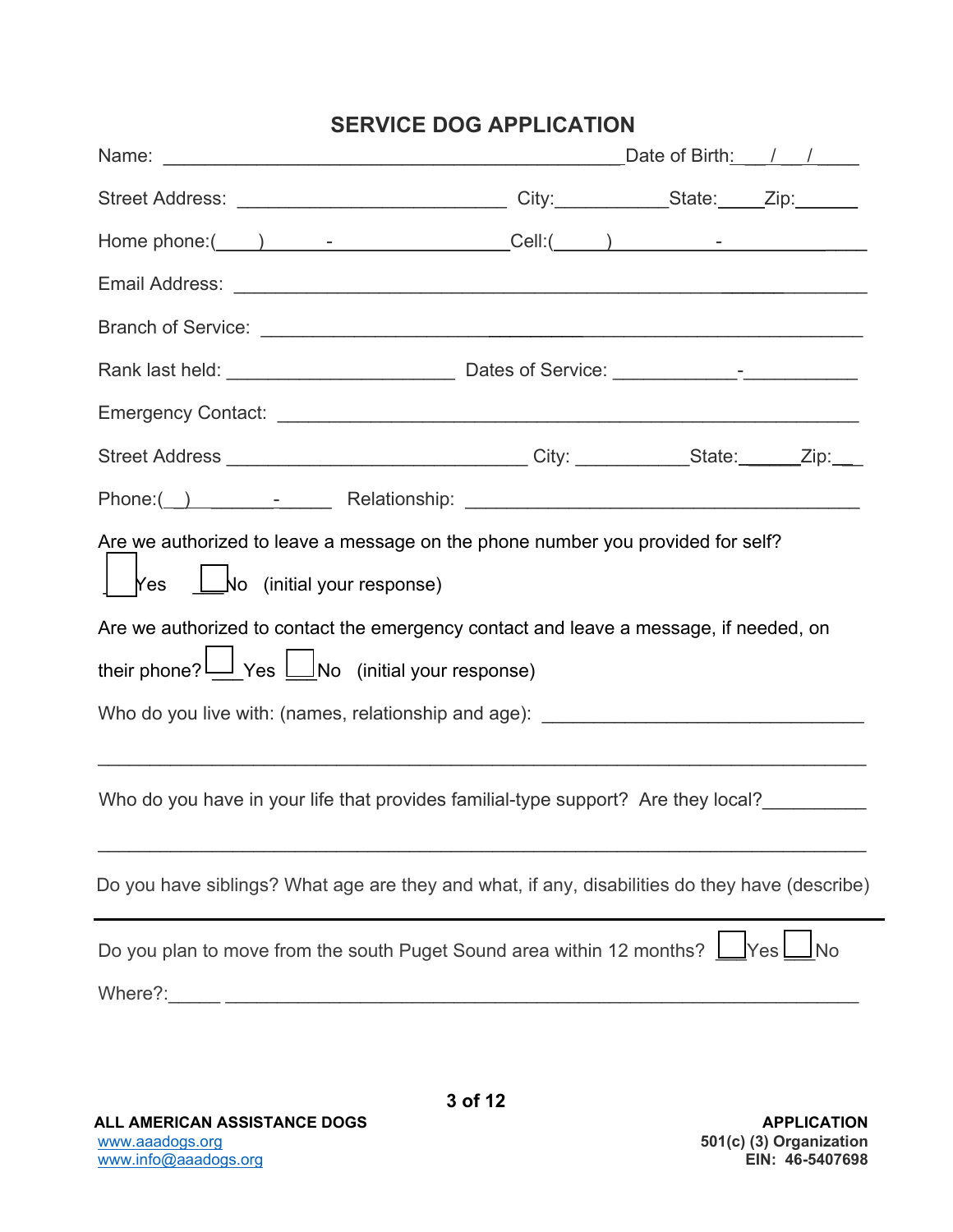### **SERVICE DOG APPLICATION: cont.**

|                                                                              | Degree of Disability (%): ______% Do you require a wheelchair for mobility? ___________      |
|------------------------------------------------------------------------------|----------------------------------------------------------------------------------------------|
|                                                                              | Height: ___________ Weight: ______________________ Gender: _____________________             |
| How many hours a day and days per week are you:                              |                                                                                              |
| In school: __________________ Hours per day, __________________days per week |                                                                                              |
| At therapy: ______________ Hours per day, ________________ days per week     |                                                                                              |
|                                                                              | At work (paid or volunteer): ________________ Hours per day, ______________days per week     |
|                                                                              | What types of therapy are you currently involved in (including applicable special programs): |
| List medications and frequency (attach additional sheets if necessary):      |                                                                                              |
| behavior issues (aggression, resource guarding, etc.)                        | Do any other pets reside in the home (dogs, cats etc), if so list name, age, breed and any   |
|                                                                              | Have you owned a dog? Ves No As a child, did you have a dog? Nes U No                        |
|                                                                              | What tasks do you want / need the service dog to help you with? ________________             |
|                                                                              | Do you have a dog now that you hope will be your service dog? ___: If so, describe:          |

\**Note that your currently owned dog may be used only if it passes the AAADogs temperament test and is suitable for the service dog tasks you require. Having a dog of your own, or not will not determine program acceptance.*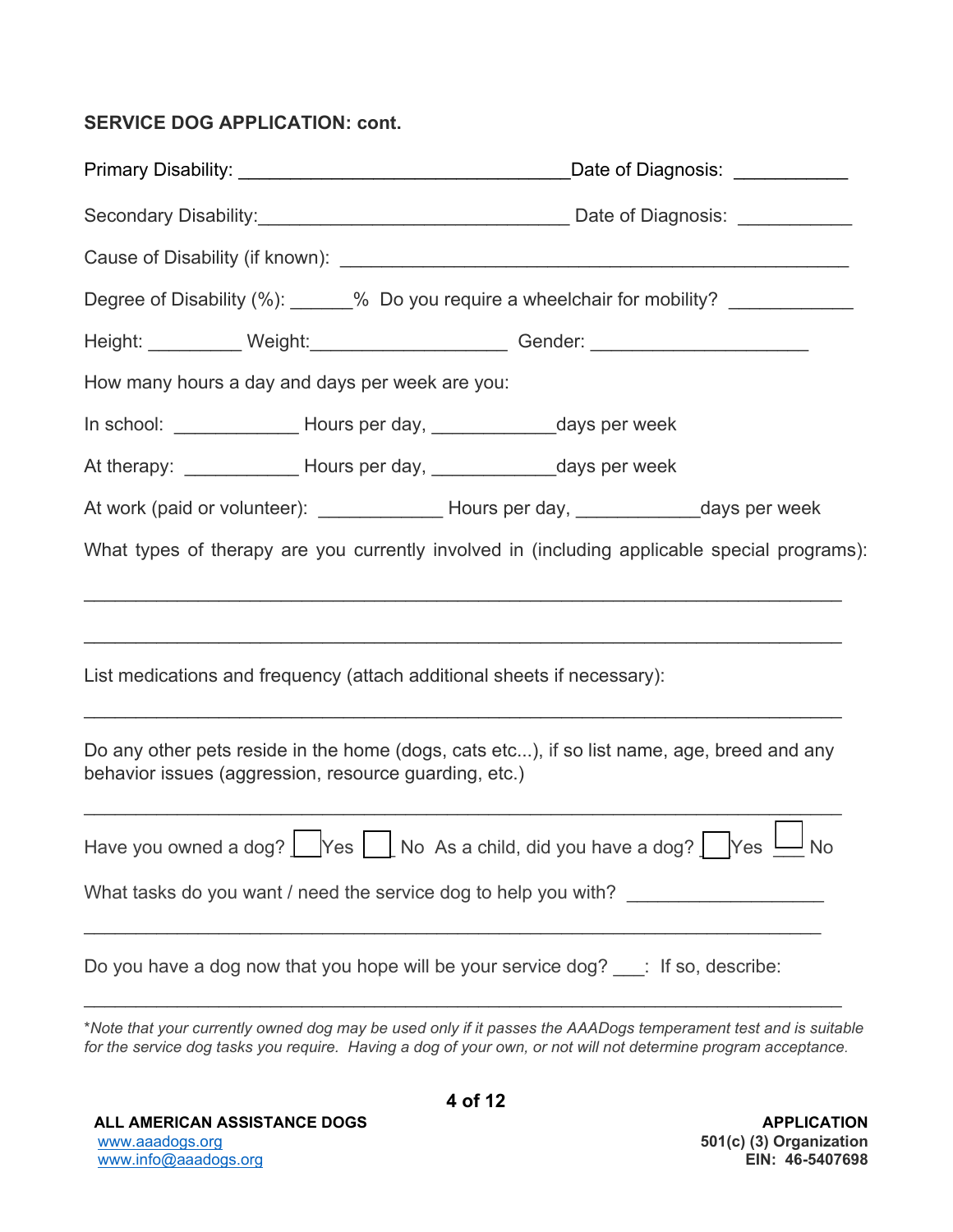### **SERVICE DOG APPLICATION: cont.**

Please mark all conditions that apply using these number descriptions:

|                                                                                                                                                                                                                                                                         |                                                                                  | 0 - not applicable, 1 - mild, 2 - moderate, 3 - severe                                               |  |  |                         |  |         |
|-------------------------------------------------------------------------------------------------------------------------------------------------------------------------------------------------------------------------------------------------------------------------|----------------------------------------------------------------------------------|------------------------------------------------------------------------------------------------------|--|--|-------------------------|--|---------|
| <b>Seizures</b>                                                                                                                                                                                                                                                         |                                                                                  | Racing Thoughts                                                                                      |  |  | Distractibility         |  |         |
| Panic Attacks                                                                                                                                                                                                                                                           |                                                                                  | Mood Swings                                                                                          |  |  | <b>Hallucinations</b>   |  |         |
| History of suicide                                                                                                                                                                                                                                                      |                                                                                  | Medication side                                                                                      |  |  | Feelings of             |  |         |
| attempts                                                                                                                                                                                                                                                                |                                                                                  | effects                                                                                              |  |  | isolation               |  |         |
| <b>Night Awakenings</b>                                                                                                                                                                                                                                                 |                                                                                  | <b>Nightmares</b>                                                                                    |  |  | <b>Disassociation</b>   |  |         |
| Hyper-vigilance                                                                                                                                                                                                                                                         |                                                                                  | Avoidance behaviors                                                                                  |  |  | <b>Startle Response</b> |  |         |
| Please describe your:                                                                                                                                                                                                                                                   |                                                                                  |                                                                                                      |  |  |                         |  |         |
|                                                                                                                                                                                                                                                                         |                                                                                  | Violence: To Self _________________To Others __________________To Property _____________             |  |  |                         |  |         |
|                                                                                                                                                                                                                                                                         |                                                                                  | Self Stemming Behaviors: ____________________Self Care Behaviors: ______________                     |  |  |                         |  |         |
|                                                                                                                                                                                                                                                                         |                                                                                  | Difficulty managing environment: _____________ Difficulty completing tasks: ________________         |  |  |                         |  |         |
|                                                                                                                                                                                                                                                                         |                                                                                  |                                                                                                      |  |  |                         |  |         |
|                                                                                                                                                                                                                                                                         |                                                                                  | Smoking / Chewing Tobacco:_(self) __________(others living in home)_____________                     |  |  |                         |  | $\star$ |
|                                                                                                                                                                                                                                                                         |                                                                                  | Recreational drugs: (self)__________________(others living in home)_____________                     |  |  |                         |  | $\star$ |
| (*AAADogs dogs will not be placed in homes where smoking / chewing or recreational drugs are used,<br>or have been used in the past 6 months. Applicant must be smoke / chew and recreational drug free at<br>least 6 months before an application will be considered.) |                                                                                  |                                                                                                      |  |  |                         |  |         |
|                                                                                                                                                                                                                                                                         |                                                                                  |                                                                                                      |  |  |                         |  |         |
|                                                                                                                                                                                                                                                                         | Substance abuse treatment: ________________ Number and when: ___________________ |                                                                                                      |  |  |                         |  |         |
|                                                                                                                                                                                                                                                                         |                                                                                  | Any repercussions to DUI, job loss, etc.? Please describe with dates _______________________________ |  |  |                         |  |         |
|                                                                                                                                                                                                                                                                         |                                                                                  |                                                                                                      |  |  |                         |  |         |
| The information on this application is correct to the best of my knowledge.                                                                                                                                                                                             |                                                                                  |                                                                                                      |  |  |                         |  |         |
| Date: $\qquad$ /                                                                                                                                                                                                                                                        |                                                                                  |                                                                                                      |  |  |                         |  |         |
| required to sign pursuant to State and Federal Law.                                                                                                                                                                                                                     |                                                                                  | If the applicant is a minor, under guardianship the parent or duly authorized representative is      |  |  |                         |  |         |
|                                                                                                                                                                                                                                                                         |                                                                                  |                                                                                                      |  |  |                         |  |         |
| Relationship: _____Parent _____Legal Guardian                                                                                                                                                                                                                           |                                                                                  |                                                                                                      |  |  |                         |  |         |
|                                                                                                                                                                                                                                                                         |                                                                                  |                                                                                                      |  |  |                         |  |         |
|                                                                                                                                                                                                                                                                         |                                                                                  |                                                                                                      |  |  |                         |  |         |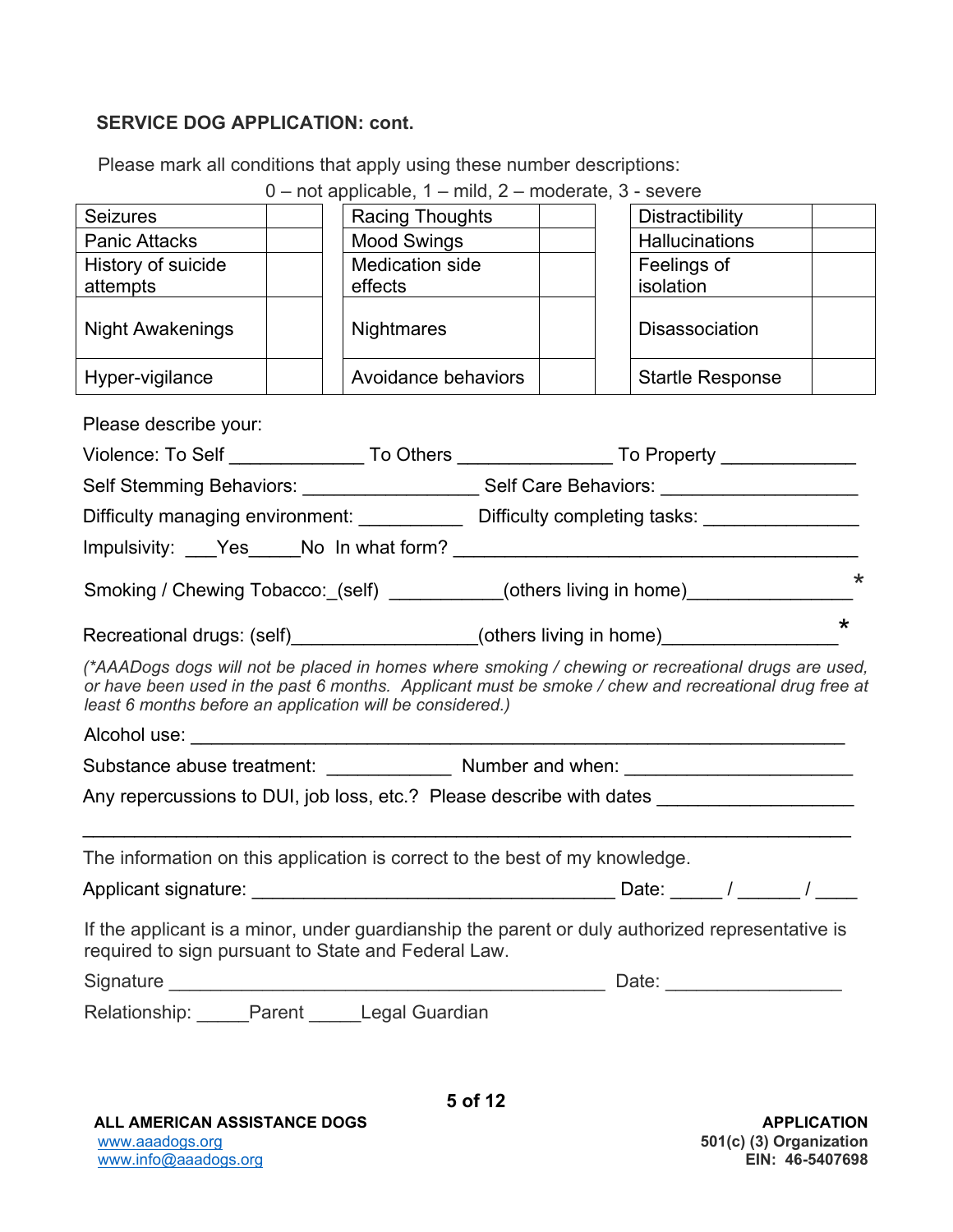### **RELEASE OF LIABILITY**

I agree to hold harmless All American Assistance Dogs (a 501(c)(3) organization) and related parties from any claim or lawsuit by me, my family, estate, heirs, or assigns arising out of my enrollment and participation in receiving a Service Dog through All American Assistance Dogs, including claims arising during or after the Service Dog-in-Training becomes certified as a Service Dog and I am no longer receiving active training or evaluation through All American Assistance Dogs.

I have read and understand this agreement, and agree to be bound by it.

Applicant Date

(If applicant is a minor, the parent or legal guardian must sign below)

Legal Guardian or Parent of Applicant Date Date

Printed name of parent or legal guardian

 $\frac{1}{2}$  ,  $\frac{1}{2}$  ,  $\frac{1}{2}$  ,  $\frac{1}{2}$  ,  $\frac{1}{2}$  ,  $\frac{1}{2}$  ,  $\frac{1}{2}$  ,  $\frac{1}{2}$  ,  $\frac{1}{2}$  ,  $\frac{1}{2}$  ,  $\frac{1}{2}$  ,  $\frac{1}{2}$  ,  $\frac{1}{2}$  ,  $\frac{1}{2}$  ,  $\frac{1}{2}$  ,  $\frac{1}{2}$  ,  $\frac{1}{2}$  ,  $\frac{1}{2}$  ,  $\frac{1$ 

 $\mathcal{L}_\text{max}$  , and the contribution of the contribution of the contribution of the contribution of the contribution of the contribution of the contribution of the contribution of the contribution of the contribution of t

 $\frac{1}{2}$  ,  $\frac{1}{2}$  ,  $\frac{1}{2}$  ,  $\frac{1}{2}$  ,  $\frac{1}{2}$  ,  $\frac{1}{2}$  ,  $\frac{1}{2}$  ,  $\frac{1}{2}$  ,  $\frac{1}{2}$  ,  $\frac{1}{2}$  ,  $\frac{1}{2}$  ,  $\frac{1}{2}$  ,  $\frac{1}{2}$  ,  $\frac{1}{2}$  ,  $\frac{1}{2}$  ,  $\frac{1}{2}$  ,  $\frac{1}{2}$  ,  $\frac{1}{2}$  ,  $\frac{1$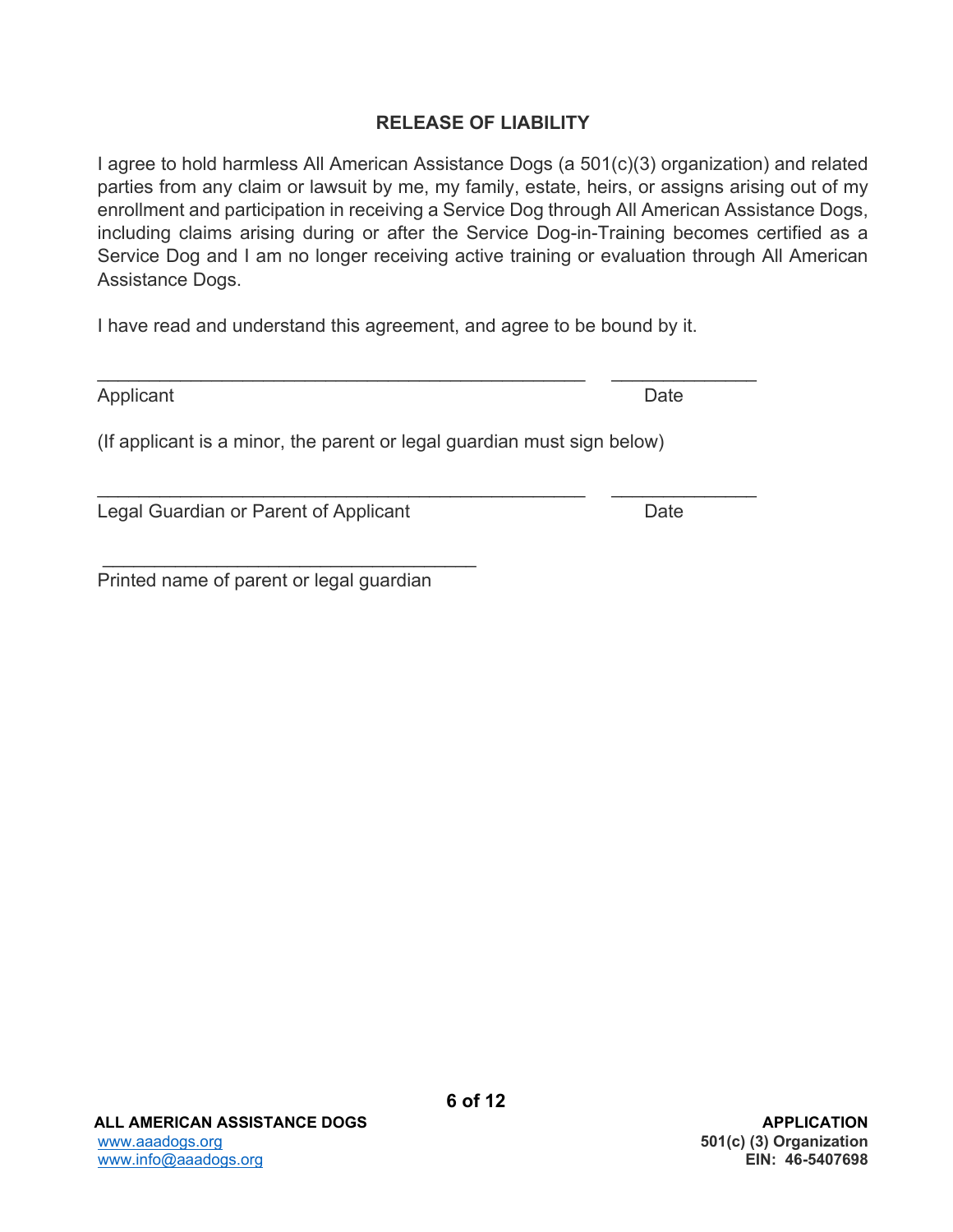### **INTERVIEW AND PHOTO RELEASE FORM**

I authorize All American Assistance Dogs to use and permit others to use my image, likeness, picture, video, etc. in all forms and media including informational and promotional materials including the All American Assistance Dogs website, social media, printed matter and presentations. I waive the right to inspect or approve versions of my image used for distribution or publication or the written copy that may be used in connection with my image. I understand that my name will not be used intentionally but may be disclosed on social media generated by others and shared on All American Assistance Dogs social media. It is the intention of All American Assistance Dogs to share photographs and the name of the dog you will be paired with on all such media as described above.

In giving this permission, I release All American Assistance Dogs, their board of directors and volunteers from any claims that may arise regarding the use of my image including claims of defamation, invasion of right to privacy or copyrights.

I have read and understand this agreement. This agreement expresses the complete understanding of the parties.

|                                                                 | Date: <u>__________</u>    |  |
|-----------------------------------------------------------------|----------------------------|--|
|                                                                 |                            |  |
| If applicant is a minor, signature of parent or legal guardian: |                            |  |
|                                                                 | Date: _________________    |  |
| <b>Printed Name:</b>                                            | Relationship to Applicant: |  |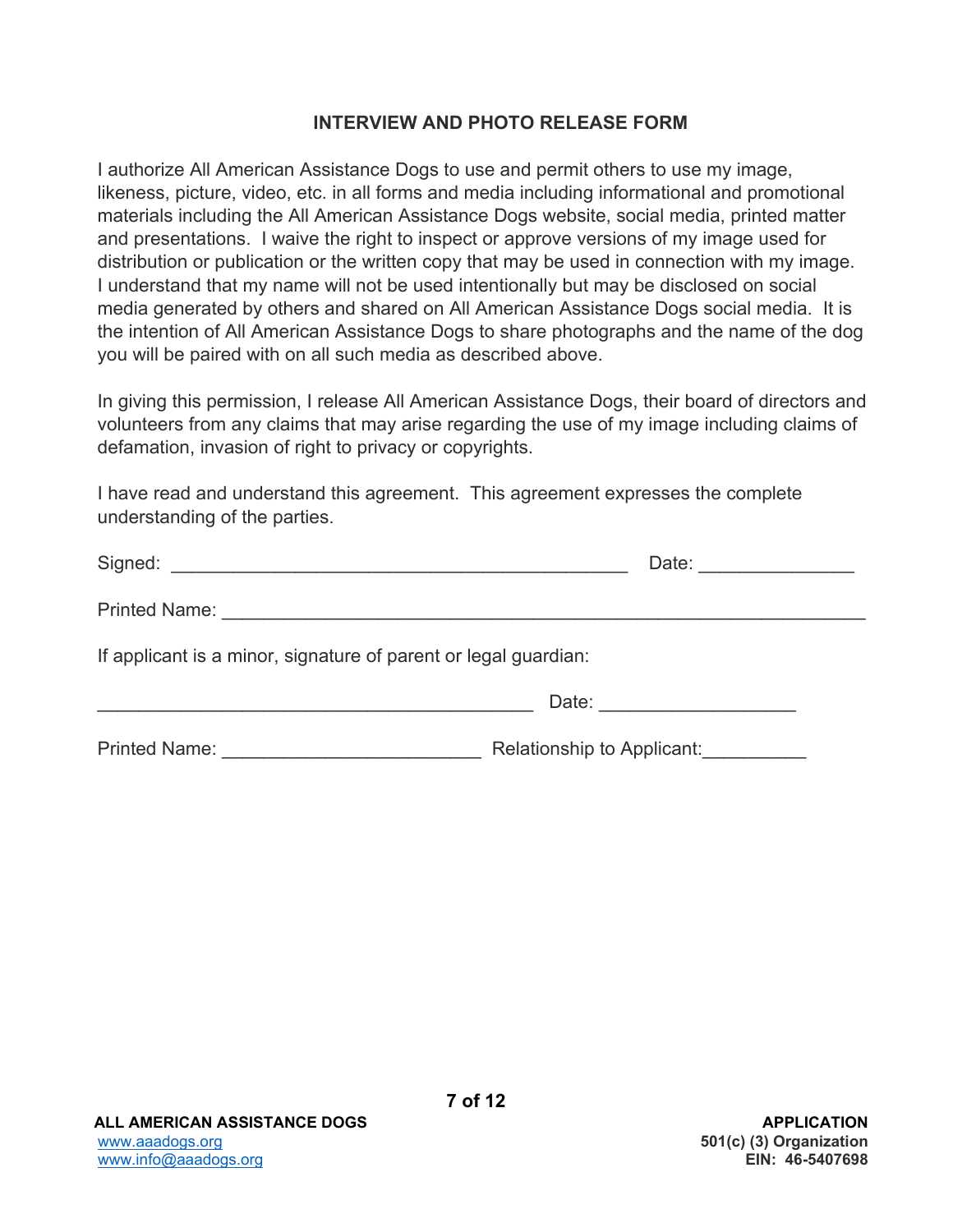### **HIPAA PRIVACY AUTHORIZATION FORM**

Authorization for Use or Disclosure of Protected Health Information (Required by the Health Insurance Portability and Accountability Act, 45 C.F.R. Parts 160 and 164)

**1. Authorization** I authorize All American Assistance Dogs board members and authorized volunteers to use and disclose the protected health information described below for review and evaluation of my application to All American Assistance Dogs.

**2. Effective Period** This authorization for release of information covers the period of evaluation and review from the date of this application for the period of time including evaluation and terminating after I no longer am affiliated with All American Assistance Dogs (either because the application was not accepted or the point I no longer have a service dog through All American Assistance Dogs.

**3. Extent of Authorization:** I authorize the release of my complete pertinent health record (including records relating to mental healthcare, communicable diseases, HIV or AIDS, and treatment of alcohol or drug abuse).

|                                                                | Date: __________   |
|----------------------------------------------------------------|--------------------|
|                                                                |                    |
| If applicant is a minor, signature of parent or legal guardian |                    |
|                                                                | Date: ____________ |
| <b>Printed Name:</b>                                           | Relationship: __   |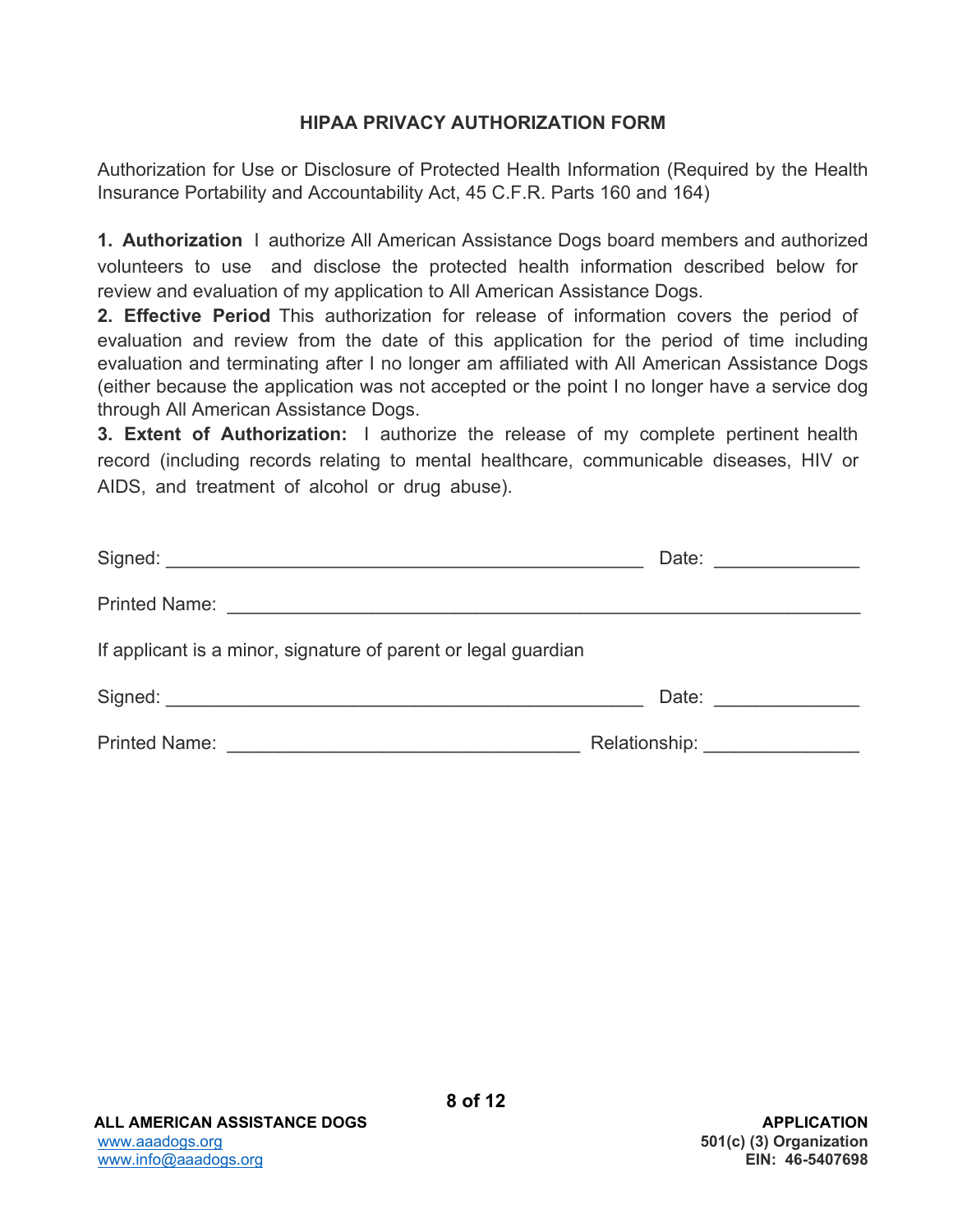#### **RELEASE FOR HOME CHECK BY AAADOGS PRIOR TO ACCEPTANCE IN AAADOGS PROGRAM**

The undersigned agrees and holds harmless All American Assistance Dogs (AAADogs) from any liability related to a visit to the home / living quarters of the veteran applying to AAADogs. The intent of the home check is to determine whether the home and environs are safe and suitable for an AAADogs dog. The home check is necessary whether the service dog-intraining is provided by AAADogs or will be a dog the veteran owns (provided the owned dog passes the AAADogs temperament testing and is deemed acceptable to provide the service related tasks required of a service dog for the subject veteran).

It is understood that during this home check, the representative from AAADogs will observe all rooms of the house and yard and will ask questions regarding others present in the house including children, adults and pets. The representative will evaluate other animals that are permanently in the home. Observations and questions will be asked regarding visitors to the house, neighboring children and dogs and conditions in the neighborhood.

The representative will also discuss with the veteran where the dog would sleep, eat, exercise, etc., as well as determine whether the children, or other pets or animals would be of concern when a service dog in training would subsequently live there,

The home check will also be an opportunity for you and other occupants of the house to ask questions regarding the dog and their integration into the household.

I agree that AAADogs may conduct a home check and hold AAADogs harmless for any actions that result from the home check.

|                                                                | Date: 2008                      |
|----------------------------------------------------------------|---------------------------------|
|                                                                | , Applicant                     |
| If applicant is a minor, signature of parent or legal guardian |                                 |
|                                                                |                                 |
|                                                                | Relationship: _________________ |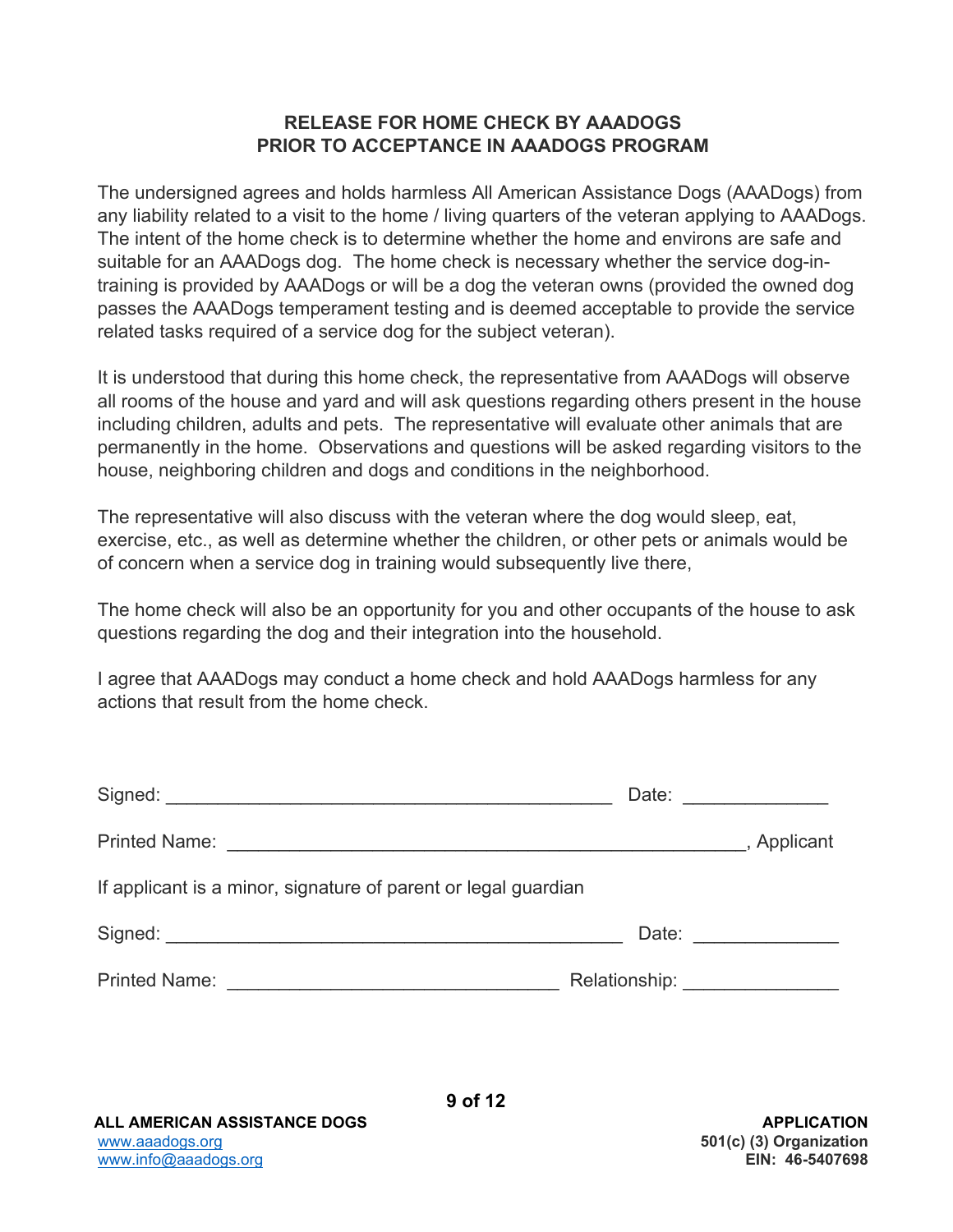### **AGREEMENT FOR FINANCIAL RESPONSIBILITY FOR THE AAADOGS SERVICE DOG AND VETERAN INVOLVEMENT - GENERAL INFORMATION**

I consider the same of the state of the state of the state of the state of the state of the state of the state of the state of the state of the state of the state of the state of the state of the state of the state of the resources for the AAADogs Service Dog-in-Training and subsequently Service Dog and for participation in the program. These financial resources include, but are not limited to:

#### **While the AAADogs dog is living with the puppy raiser (foster home):**

- Cost of transportation, tolls, etc. to visit the paired AAADogs dog at their foster home weekly
- Incidentals, inc=luding an old tee-shirt that you wear and then bring for the dog to bond with at the foster home
- Dog toys or other treats (as suggested by the AAADogs trainer and / or foster home)

#### **After the AAADogs dog is living with the veteran:**

- Dog food, of the type and quality recommended by the AAADogs trainer
- Dog beds, in conjunction with suggestions from the AAADogs trainer after the puppy outgrows the bed supplied with the dog
- Grooming for the dog including nail trimming as necessary
- Medical insurance for the dog
- Veterinarian bills, shots, monthly heartworm and flea treatments
- Transportation to / from training sessions, the veterinarian and other outings as deemed necessary
- Dog toys
- Treats (as recommended by the AAADogs trainer)
- Leashes and collars (service vest provided by AAADogs)
- Any other needs of the dog

I agree to provide the financial resources for my participation and the needs of the dog for the life of the dog, whether the dog is provided by AAADogs or belonged to me prior to acceptance (acceptance not guaranteed) into the AAADogs program.

(Detailed information, including additional signature required, on the next page)

|                                                                | Date: ______________            |                     |
|----------------------------------------------------------------|---------------------------------|---------------------|
|                                                                |                                 |                     |
| If applicant is a minor, signature of parent or legal guardian |                                 |                     |
|                                                                |                                 | Date: _____________ |
|                                                                | Relationship: _________________ |                     |
|                                                                |                                 |                     |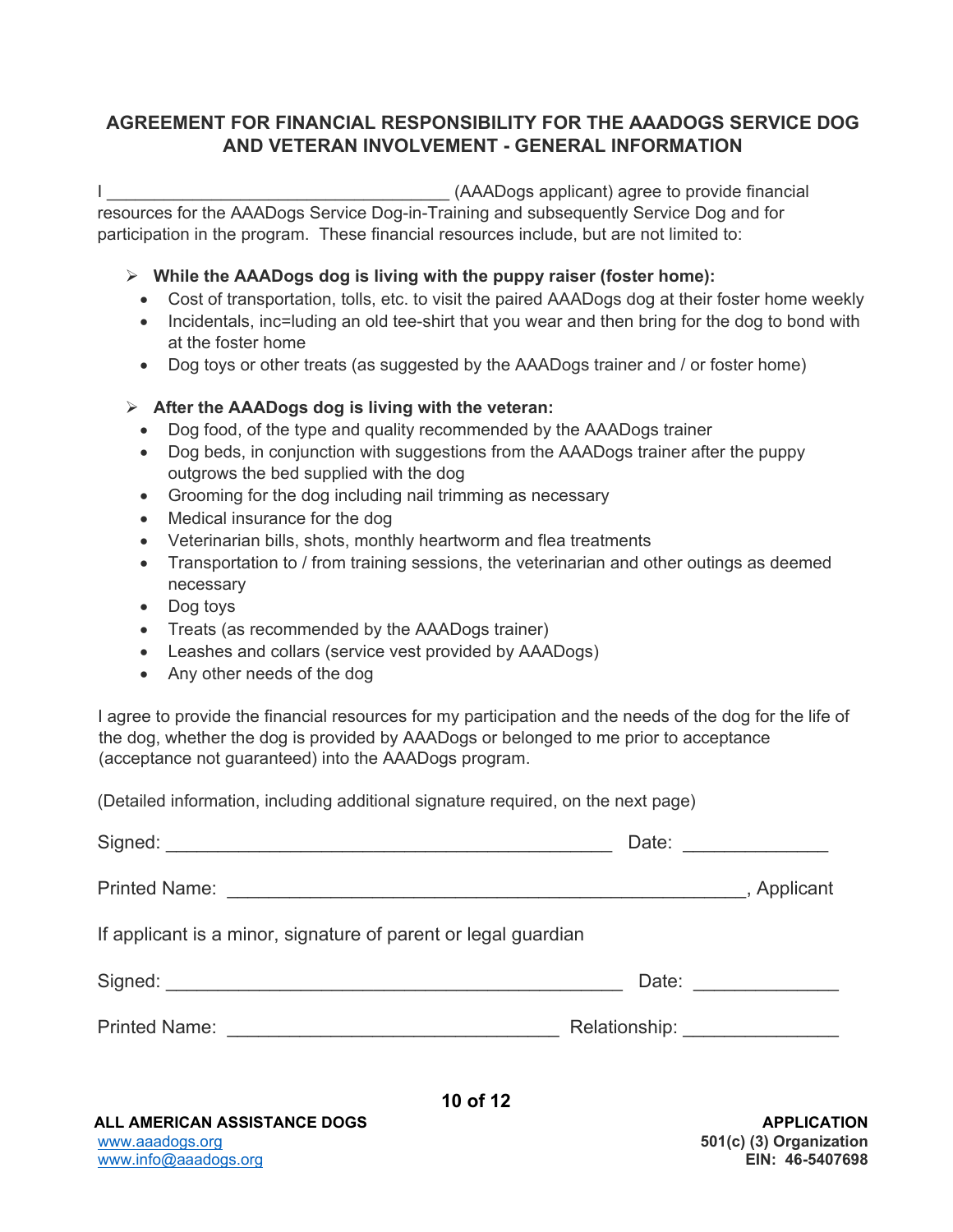## **DETAILED ESTIMATED COST OF HAVING AN ALL AMERICAN ASSISTANCE DOGS SERVICE DOG**

The information below is general guidance on the cost of having a service dog. Costs may vary depending on many factors.

| While the dog is living with the foster family:            |                                                 |                                        |  |
|------------------------------------------------------------|-------------------------------------------------|----------------------------------------|--|
| Cost to travel from your residence to the foster family    |                                                 |                                        |  |
| twice a month for visits (depending on your location or    |                                                 |                                        |  |
| location of foster, this may involve bridge tolls) and     | Transportation costs depend on location and gas |                                        |  |
| miscellaneous other costs                                  | efficiency of car                               |                                        |  |
| After the dog is living with veteran:                      | Cost while dog is a<br>service dog in training  | Cost while the dog is<br>a service dog |  |
| Mileage to travel to training location every week for 1    | Depends on location and                         | N/A                                    |  |
| year up to 2 years until dog passes Public Access Test     | gas efficiency of car;                          |                                        |  |
|                                                            | depending on location,                          |                                        |  |
|                                                            | may involve bridge tolls                        |                                        |  |
| Medical insurance for the dog (monthly charge as long as   | \$50 per month                                  | \$50 per month                         |  |
| the dog is with you and part of AAADogs program)           |                                                 |                                        |  |
| Quality dog food                                           | \$70 per month                                  | \$70 per month                         |  |
| Toys, etc for the dog                                      | \$20 per month                                  | \$20 per month                         |  |
| Quality dog treats (up to approximately)                   | \$30 per month                                  | \$30 per month                         |  |
| Nail trimming, typically every month                       | \$25 per month                                  | \$25 per month                         |  |
| Shampoo and other skin and fur care                        | \$15 per month                                  | \$15 per month                         |  |
| Flea treatment and other medications                       | \$60 per month                                  | \$60 per month                         |  |
| Leash and collar replacement                               | \$45 per year                                   | \$45 per year                          |  |
| Dog license - up to                                        | \$30 per year                                   | \$30 per year                          |  |
| Annual veterinarian physical - may vary by vet but \$200 - | \$300 per year                                  | \$300 per year                         |  |
| \$400 a year                                               |                                                 |                                        |  |
| Microchip renewal                                          | \$20 per year                                   | \$20 per year                          |  |
| Estimated annual cost (note that once the dog is a full    | \$3,635 per year, not                           | \$3,635 per year <sup>1</sup>          |  |
| service dog, some expenses may be tax deductible;          | including travel costs to                       |                                        |  |
| please consult with your tax adviser about this)           | training $1$                                    |                                        |  |

By signing this page, you are acknowledging that you have been made aware of the cost of a service dog, and have the means and desire to support a service dog as shown above.

**11 of 12**

Signed Date **Date** 

 $\overline{a}$ 

Note: Costs based on 2019 dollars

ALL AMERICAN ASSISTANCE DOGS **APPLICATION** www.aaadogs.org **501(c) (3) Organization** www.info@aaadogs.org **EIN: 46-5407698**